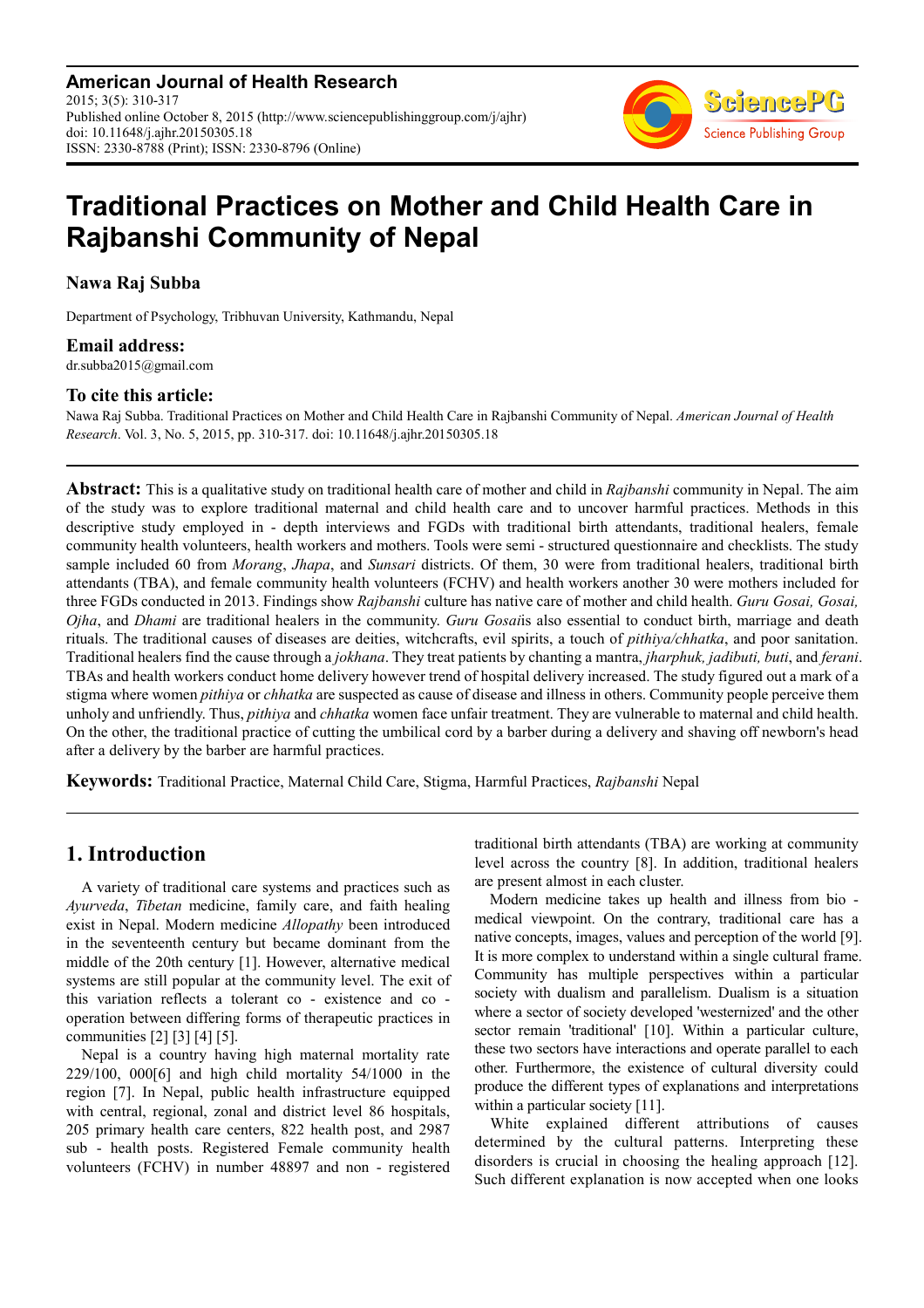at definition of health defined by WHO as a state of physical, mental, social, spiritual well - being not merely absent disease and infirmity. In Nepal, we need to retrospect the cultural varieties and illness in explaining health through ethnic cultures. It is important to look at how particular ethnic groups perceive disease and illness. The present study is based on the perspective of *Rajbanshi* cultural group.

# **2. Rationale of Study**

To comprehend a traditional practice of maternal and child health care, one should familiar with the indigenous psychological standpoint of that particular cultural group. Kim and Berry defined Indigenous psychological study is the scientific study of human behavior or mind that is native, that is not transported from other regions, and designed for its people [10]. It generally advocates examining knowledge, skill and belief people have about them and such aspects studied in their natural contexts. Based on this, theories, concepts, and methods developed to correspond with psychological phenomena.

Human behavior is complex in itself. People know things by own knowledge. Everyone looks at a new thing with their own perspective. Berger and Luckmann illustrated socially constructed reality is belief to develop in three stages: externalization, objectivation, and internalization [13]. The stage at which people builds a piece of social and cultural knowledge is called externalization. Objectivation is that attained by men becomes independent object. Man transforms objective knowledge to subjective conscious is internalization. Through the ordinary process of socialization, children acquire knowledge without personally going through externalization and objectivation. So succeeding generations taught a particular fact and it becomes further entrenched into the cultural reality.

This study attempted to study *Rajbanshi* people and their mother and child health behavior in its natural context to answer the questions in the research problem. Here is an examination to look at the general facts and meaning attached to health practices in different cultural groups. Traditional health care practices of the mother and child during pregnancy and birth delivery has its own cultural meaning, logic, and significance. The practice of visiting modern health care is also rising. Traditional and modern coexistence of dual health care practices has both advantages and disadvantages in health seeking behavior and treatment. In such conditions it is natural to become curious to know what economic, social, educational, age level of *Rajbanshi* practice traditional and modern health care and what is the reason for continuing traditional health care practices or using modern health care practices? What are traditional causes of diseases or illnesses? How a traditional healer finds out the cause of disease? How does a traditional healer treat a mother or child? Do they have any traditional precautionary measures? What are harmful practices? What changes been taken places in their health seeking behavior in mother and child health care? The present study attempted to

answer the questions as rose above.

The culture of rearing and caring of mother and child in *Rajbanshi* is not only the wealth of the country it is worthwhile for humankind. Knowledge, belief, and practice make them a cultural group among different ethnic groups. By indigenous perspective, this study has explored the knowledge and practice and identified harmful practices as well. The researcher comprehends and interprets knowledge, beliefs and practices taking into account the indigenous psychology and the social construction theories. This study has fulfilled the gap in the academic literature about traditional maternal and childcare practices among *Rajbanshi* of Nepal.

### **3. Review of Literature**

Globally traditional health care practice is also an integral part cultural life. In the culture of Dominican Republic, traditional healers and family members are influential advisers on first health - seeking behaviors and self - care practices. A study of in that country has described over physical, mental and spiritual properties of illness. Family members influenced women for first care seeking to indigenous healers. When indigenous treatments are unsuccessful, the women sought care from trained health workers [14]. In Vietnam health care seeking behavior was found being influenced by the cultural perception of illness. Vietnamese tradition explains ill - health and disability are due to the supernatural and spiritual realm. Many people, therefore, use traditional methods of healing or in combined with Western medicine. Buddhism has a great influence on the traditional thinking and practice of Vietnamese people [15].

Early marriage and early pregnancy are socio - cultural as well as public health problem globally. That is still present among indigenous and underdeveloped communities. The multiplicity and complexity of social, cultural factors, and the government policy created the environment where a young pregnant dies during childbirth. A study on health find out risks associated with a use of the traditional healers and midwives, some other cultural factors contribute to poor genitourinary health among Zimbabwean women [16].

In Pakistan, maternal and child health was improved by raising the socio - economic status through development activities and non - formal education. It showed a positive effect on health seeking behavior, morbidity, mortality and overall empowerment of women [17]. By and large economic condition and education are determinants in causing maternal and child deaths. The situation in Rajasthan India also showed that economic condition played a determinant role in causing death and care - seeking behavior in a study [18]. The study revealed the family perception about treatment. Treatment cost was a barrier which was unaffordable to them and 60% had to borrow who sought health care. Next barrier was distance of health facility. Study highlighted a major technical cause of death was inadequate number of skilled health care provider present in hospitals. A study conducted in Uttar Pradesh India [19] investigated the knowledge, attitudes, and behavior of both men and women to enhance the status of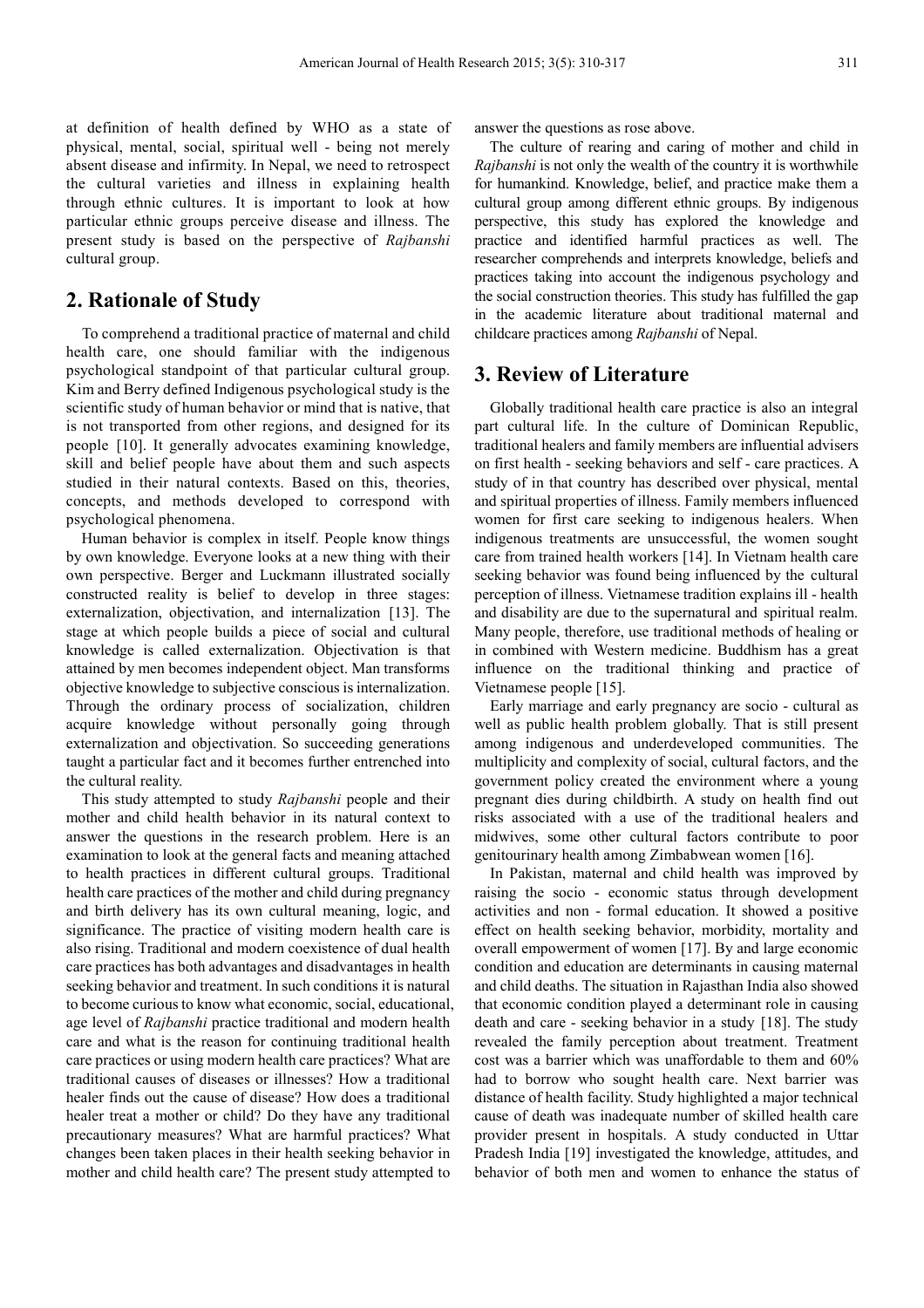reproductive health of couples. Results indicated that women are not free to seek for health care as per need in UP India.

Self - medication is a common practice when minor ailments occur. In Nepal, a study conducted in *Gorkha* district described the health - seeking practice. When villagers fall ill he can consult any of local healers. His first step is to present his problem to family and friends in the hope that some simple advice and a few words of sympathy is enough to make him feel better. Alternatively, he may head for the tea shops where he may buy a bottle of *Ayurvedic* medicine brought up from Kathmandu [20]. In another district of Nepal in *Nuwakot* uncovered local conceptions about an illness. The study indicated that illnesses related with multiple links of meta physical universe. People need to have an astrological calculation for the treatment in reference to a person and the planets. So, a disease is a misalignment between one's self and planets spell misfortune as *grahabigriyo*. Any adverse effects of planets on a person may cause illness [21].

### **4. Conceptual Framework**



*Figure 1. Development of traditional practices.* 

The conceptual framework comprises of variables such as culture, socio - economic condition, health facility, indigenous psychology, social construction and traditional practices. A culture guides people's indigenous psychology to form the traditional practices. The native knowledge or an indigenous psychology on health care practices is interdependent with the socio - economic condition and available health services in the community. *Rajbanshi* mothers perceive things with their existing knowledge that is externalization of practices. The community institutionalizes the traditional practices that are objectivation. Numbers of external factors interact with the particular ideas, feeling, and experience of the community. The community may continue or transform practices during the course of internalization of maternal and child health care. The study used the perspectives of indigenous psychological theory [10] and social construction theory [13] to comprehend traditional practices among *Rajbanshi* community.

# **5. Objective of the Study**

The objective of the study was to probe into traditional

practices of maternal and child health care and to detect harmful practices among *Rajbanshi* community in Nepal. Specific objectives were to identify traditional beliefs on disease, its cause and treatment. The study also aims to uncover the role of traditional healers and practices during pregnancy, delivery and post delivery with neonatal care.

# **6. Methods and Materials**

#### *6.1. Research Design*

This is a cross - sectional and descriptive study, which explores qualitative data. Alasuutari described qualitative research consists of qualitative materials, specimens; they are a piece of the world being studied [22]. In the case of qualitative research, it is particularly important to set the phenomenon concerned in a broader context. Therefore, the research design has made up of able with proper methods and tools to collect qualitative data.

### *6.2. Study Setting and Sampling*

The clusters chose by purposive sampling to ensure traditional practice and rural from *Morang, Jhapa* and *Sunsari*  districts presuming traditional practices are common in rural clusters. A roster of naming head of households, traditional healers, TBAS, FCHVs and health workers made. Respondents were selected from the roster by random sampling technique to interview and hold meetings. In - depth interviews with traditional healers 10, with TBAs/FCHVs 10, and with health workers 10 conducted and 3 FGDs with 30 mothers also organized in three districts.

#### *6.3. Data Collection Tools and Procedure*

Semi - structured questionnaire and checklist used in in depth interviews and FGDs. Respondents were well informed about the study and its purposes. They assured the information would not be disclosed individually and findings used for the benefit of *Rajbanshi* community. In - depth interviews conducted individually at their home and FGD conducted at common places. The questionnaire comprised open - ended questions. Interviews also recorded with tape recorder after taking permission. The filled up questionnaire and check lists later checked up by replaying the recorder to complete points.

#### *6.4. Data Analysis*

The analysis of data started with the thorough reading of the questionnaires. Meaning units or themes corresponding to the objectives identified and sorted. Common as well as different views are all incorporated in the analysis chart. They grouped according to the theme and raised issues during discussion and interviews. Similar ideas merged and dissimilar ideas remained in the analysis. The compiled data again grouped and summarized according to the objectives. Findings presented in table and boxes.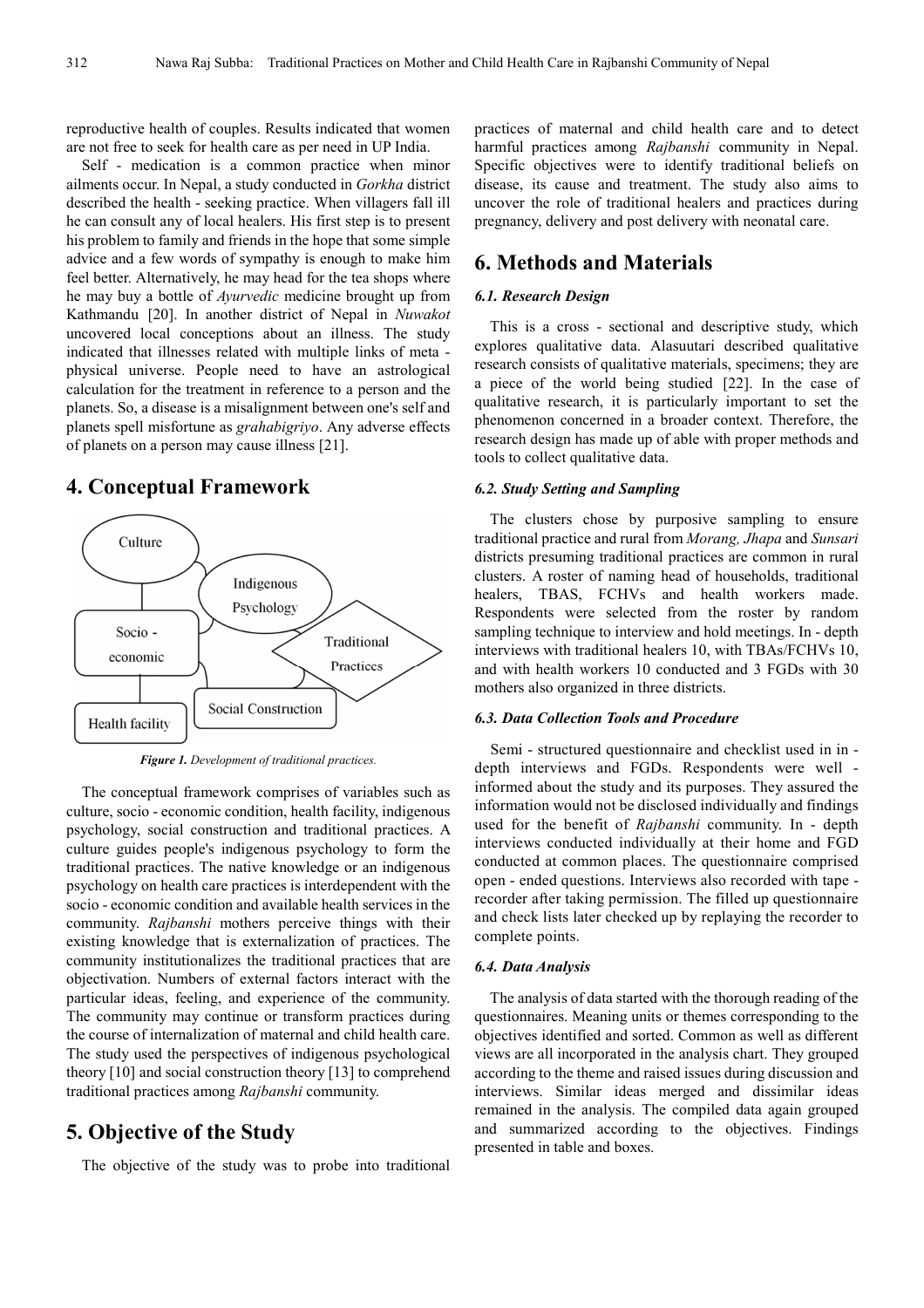### *6.5. Ethical Consideration*

Tribhuvan university institute of humanities and social sciences research committee gave the permission for the study. The researcher visited government authorities' three district development committees and three district public health offices to tell about the study and took verbal consent. The researcher also visited local development committees and *Rajbanshi*welfare organizations and leaders to tell about the aim of the study and sought for co - operation. The interviewer took verbal consent from each respondent during interviews and meetings.

# **7. Findings**

### *7.1. Characteristics of Respondents*

Table 1 shows the characteristics of the respondents: traditional healers, TBAs, FCHVs, health workers involved by sex, districts as well as their work experience in year.

*Table 1. Respondents.* 

| <b>Traditional Healers</b>          | <b>Sex</b> | <b>Districts</b> | <b>Working Years</b> |
|-------------------------------------|------------|------------------|----------------------|
| TH <sub>1</sub>                     | Male       | Morang           | 25                   |
| TH <sub>2</sub>                     | Male       | Morang           | 30                   |
| TH <sub>3</sub>                     | Male       | Morang           | 20                   |
| TH <sub>4</sub>                     | Male       | Morang           | 32                   |
| TH <sub>5</sub>                     | Male       | Morang           | 32                   |
| TH <sub>6</sub>                     | Male       | Morang           | 25                   |
| TH7                                 | Male       | Jhapa            | 20                   |
| TH <sub>8</sub>                     | Male       | Jhapa            | 20                   |
| TH <sub>9</sub>                     | Male       | Jhapa            | 21                   |
| <b>TH10</b>                         | Male       | Sunsari          | 19                   |
| <b>Traditional Birth Attendants</b> |            |                  |                      |
| TBA1                                | Female     | Morang           | 22                   |
| TBA <sub>2</sub>                    | Female     | Morang           | 25                   |
| TBA3                                | Female     | Morang           | 17                   |
| TBA4                                | Female     | Jhapa            | 19                   |
| TBA5                                | Female     | Morang           | 26                   |
| Female Community Health Volunteers  |            |                  |                      |
| CHV1                                | Female     | Morang           | 20                   |
| FCHV2                               | Female     | Morang           | 20                   |
| FCHV3                               | Female     | Morang           | 25                   |
| FCHV4                               | Female     | Jhapa            | 21                   |
| FCHV5                               | Female     | Sunsari          | 22                   |
| <b>Health Workers</b>               |            |                  |                      |
| ANM1                                | Female     | Morang           | 21                   |
| ANM <sub>2</sub>                    | Female     | Morang           | 16                   |
| ANM3                                | Female     | Morang           | 14                   |
| ANM4                                | Female     | Jhapa            | 18                   |
| ANM <sub>5</sub>                    | Female     | Sunsari          | 20                   |
| HA6                                 | Male       | Morang           | 28                   |
| HA7                                 | Male       | Morang           | 27                   |
| AHW8                                | Male       | Morang           | 21                   |
| AHW9                                | Male       | Sunsari          | 20                   |
| AHW10                               | Male       | Jhapa            | 29                   |

#### *7.2. Traditional Healers*

*Guru Gosai*, *Gosai* and *Dhami* or *Ojha* are traditional healers. They are keys of traditional health care practices. *Guru Gosai* is senior to *Gosai* and *Dhami* or *Ojha*. *Guru Gosai* performs all rituals from birth to death. *Gosai, Dhami* or *Ojha* do only health care practices. Each traditional healers

has certain catchment area that covers around 20 - 25 households.

Traditional healers have their own meaning of causes of illness and diseases. They have a diagnostic procedure called *jokhana* by which they determine cause and treatment. Apart from health care *Guru Gosai* and *Gosai* are vital in all rituals from birth, marriage to death. They are a part of the culture. They are not only traditional healers. Hence in spite of modern health care intervention traditional practices are deeply rooted in the culture in *Rajbanshi* community. A traditional healer described the cause of illness and diagnosis:

*The cause of illness in mother and child is the anger of deities called 'ghardeota', 'sadguruthakur', 'hanuman thakur', 'matabrahmahini'. Another reason of illness is touching children by 'pithiya' or 'chhatka'. If a 'pithiya' woman touches a healthy child, it can cause malnutrition and other illnesses. 'Jokhana' is a diagnosis procedure to find out the cause of illness. The pointed direction of 'Tulasi' leaf displaying on the water pot manifests diagnosis 'Jokhana'. TH1* 

They treat mainly by worshiping deities, *jharphuk, buti*, *jadibuti* and offering things and promises. Another traditional healer described treatment procedure:

*I treat my patients by 'jharphuk' and 'phukphak' by chanting mantras. Usually, I give her or him 'buti' to wear over the neck or upper arm. Sometimes I give a 'jadibuti' medicine. I make 'buti' from plants leaves, stem, roots, and other materials. I put and cover these medicines into nail sized small copper box and jammed with wax. I give them to wear on the full moon day (purnima) or new moon day (aushi). While doing a 'jharphuk', I do ferani or 'bhakal'to the deity by offering pigeons, guava, milk, 'sindoor', rice, sweets or goods.TH5* 

### *7.3. Traditional Maternal Care During Pregnancy*

Rajbanshi calls a pregnant woman as dorjuwa which means a woman having two bodies. Traditional birth attendants (TBA) are caretaker during pregnancy and delivery. In their language, they called sudeni or dhaiaamaa. She looks after a woman during pregnancy and delivery. A pregnant woman cannot go to the temple, to go to another's house, and places where death ritual or bad events take place. Pregnant women are also not allowed to look or hear bad things. They need to take more food but not lift heavy things.

They take the precaution for the safe delivery of a pregnant woman who has lost a baby before or had a stillbirth. They take a treatment from a traditional healer.

A woman having a history of stillbirth when gets pregnant need treatment called 'aalibadhn'e for the safety of upcoming delivery. For this I give her a 'buti' to wear over the neck or upper arm on full moon day (purnima), or on new moon day (aushi). TH2

#### *7.4. Traditional Maternal Care During Delivery*

*Rajbanshi* by culture believes that pregnancy and delivery are special states during which a woman need care and support. All women said that their family members are supportive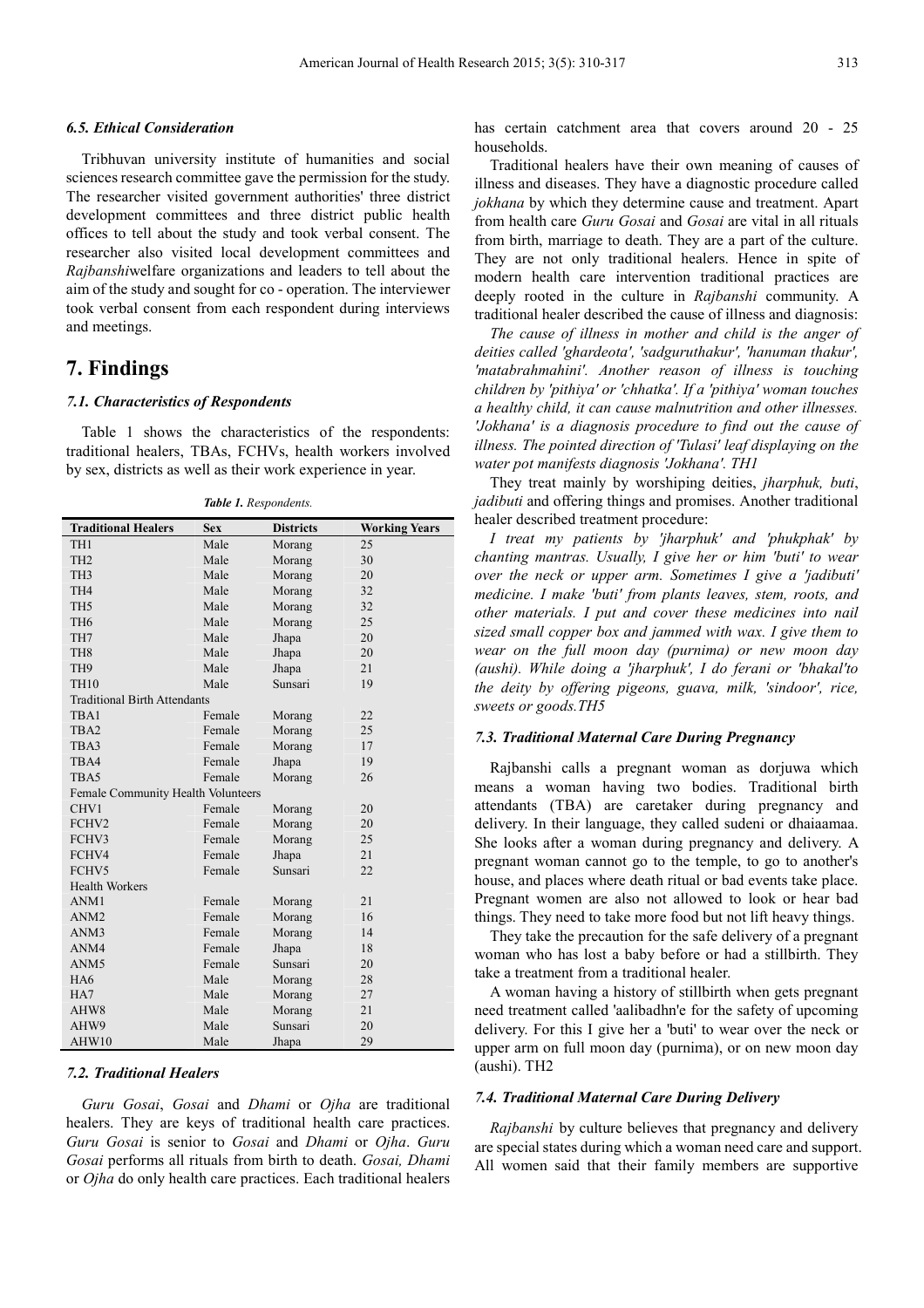during pregnancy and delivery. Husbands loved more and helped for cooking food, wash clothes, bring nutritious foods from bazaar during pregnancy. In addition, they take care of newborn. Mother in law also extended hands in cleaning of the house, treating delivered mother by the body massage. Mother in law showed love and affection to both mother and the newborn. Neighbors also came to see and became a part birth ritual during and after delivery. Neighbors involved during and after delivery in the ritual of a naming of the baby and they also provided necessary help.

TBA traditionally manages home delivery. She conducts only normal deliveries. If labor gets prolonged, she refers to a hospital. TBA also suggests hospital delivery. Sometimes family member also calls health workers for home delivery along with TBA. If there is normal home delivery, they use a delivery kit with a sterile blade, thread, and cover plastic etc. in - home delivery. But today, most of the pregnant women prefer hospital delivery. There is a traditional treatment of hot massage with mustard oil mixed with ginger and onion given to mother right after home delivery. Boiled rice *(jaulo)* and ghee, carom *(juwano)*, meat and other hot food will be given to a delivered mother. After delivery, mother in law cleans the house and took care of children. In some clusters a TBA gives bath the newborn with warm water, covers with new cloth and put on a *nanglo.* She shows the baby to neighbor and relatives on the second day that is a short cut method.

TBAs play an important role during delivery. A senior TBA who had huge experience of delivery practice in *Rajbanshi*  community shared her experience as:

*There is huge difference noticed in practices between present and past. During the past, there were traditional healers who used to 'jharphuk' and chanting mantras into water pot with holy basil (tulashi) leaf and give pregnant woman to drink and some water sprinkled on the body. Performing after traditional rituals healer lets family and TBA to start delivery procedure. At that time, we used to apply rubbing over the stomach of a pregnant woman for the quick delivery. Now we learned it was harmful practice. At the past, we did not have any knowledge about the need of an antenatal check up during pregnancy. So, maternal death was common during past days which are rare now in the community. TBA1* 

Home delivery by health workers is also common in the community. A health worker who attempted several home deliveries in *Rajbanshi* community shared the views:

*First I cut my nails and wash hands with soap and water. I clean ground to make a delivery site. There will be clean blades, clothes ready. First I assess the general condition of mother and then check thoroughly per vagina. I check per vagina whether external os and internal os are fully dilated or not. If there is watery discharge present, I will try it for normal delivery. If both osare not fully dilated or blood discharge present, I will refer the mother to nearby hospital. HW3* 

#### *7.5. Traditional Maternal Care After Delivery*

A delivered mother called *puwati.* Naming of baby *nwaran* or *pachhati* or *chhatiyar* takes place on sixth day for male baby or on third day for female baby. On the day, they apply oil massage and wear a black thread to the baby. They keep leaves of jujube *(bayar)* and fish net near the door. They clean baby rubbing with a soft cloth during winter to prevent from the cold. They clean baby rubbing with a piece of cloth and warm water during summer. A local barber shaves the head of the baby and cut nails. The baby wears black threads over wrist and legs. The mother wears *sindoor* on her forehead. Father and mother of the baby also cut their nail on the day. They burn mustard oil *pina*and *guitha*on a pot, and take it five rounds of the house, and put inside the house. They burn incense sticks with the belief that it will prevent baby from the common cold. They put five buckets of water over tube well to worship a deity of water *jalkumarideota*.

In this way, naming ritual *nwaran* takes place at home along with neighbors and relatives. People believe that family regain cleanliness after this ritual. Therefore, *chhatiyar* removes impurity and gives pureness in the house. A TBA cares the mother at least for one and half month at home. A TBA said about mother and child care:

*After a delivery procedure, we give mother cooked watery rice (jaulo) and other nutritious hot food. In her diet we give bread (roti), dry - beaten rice, ginger, onion, potato pickle, pulses (musuro) but we do not give her normally cooked rice and green vegetables. We also give her soup and meat or fish. Mother breastfed her baby as soon after delivery. Mother put her baby on a bed (doli) for sleep. The delivered woman would not allow to walk and to work in the water to protect from cold. We give mother warm water and nutritious foods. We also rub (massage) the body of mother and baby with garlic mixed mustard oil for one and half months. TBA5* 

#### *7.6. Harmful Maternal Care Practice and Stigma*

#### *7.6.1. Preference of Boy Baby*

TBAs, traditional healers, and some mothers said that family becomes happy when boy child is born. If a girl child is born that time, family members become unhappy. Some blame the mother for having a girl child. Thus, son preference attitude was found in the *Rajbanshi* community. They said it is because of boy continues clan of the family because daughter goes to other's house and she takes away property also in the form of dowry or *dahej* from the house. A TBA said:

*There is a difference in caring of mother and baby on the basis of the sex of the baby. Usually, mother and baby get good care when boy baby is born. I get more gifts when the birth of a boy. TBA3* 

#### *7.6.2. Vulnerable Group of Mothers*

In the *Rajbanshi* culture, a woman who has ever lost a baby or had stillbirth is called a *pithiya* and a mother who had ever an abortion is called a *chhatka*. Community people assume them unholy and presume the cause of diseases and illnesses to others. A woman who does not sit on the seat *(pirca)*  presumed practicing*tantra/mantra.* Such woman is unfriendly and potential cause of the disease to others. A traditional healer said about precaution to take from such women:

*When the pithya, chhatka, and tantra/mantra practicing women touch a baby it causes disease and illness. Therefore*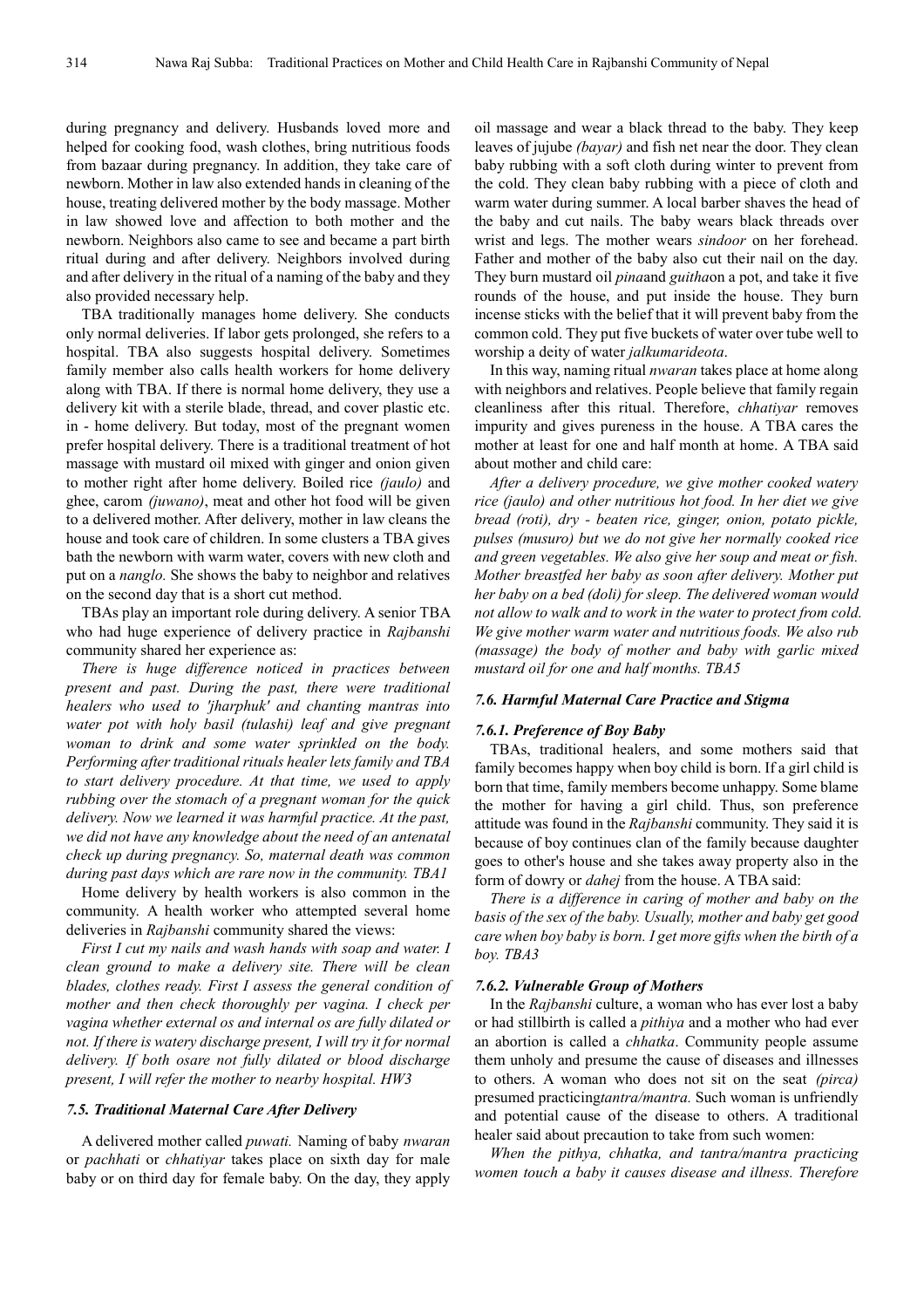#### *children should keep away from them. TH4*

#### *7.7. Traditional Ritual of Child Care*

In *Rajbanshi* culture, the birth of the first baby should take place at natal home where they give rice pudding before a delivery. After the birth, the husband's family visits the wife's house with small gifts. Naming baby *Chhattiyar* also called as *pachhati*, or *suddhabad*, or *nwaran* that takes place on the sixth day for boy child and on the third day for a girl child. On the *chhattiyar*a barber cuts mother's nails and shave baby's head to make ritually clean. On that, the *Guru Gosai* puts the newborn on a tray *nanglo* and shows to the sun - god. This is gratitude to the god. *Guru Gosai* worships clan deity and asks the permission to include the newborn as the member of the clan. The mother gets ritually clean after six days of *chhattiyar*.

Rice feeding ceremony celebrateson a day between five to nine months depending on the sex of the child. Maternal uncle makes rice pudding and feeds to the baby. The uncles bear the expenses incurred upon the celebration.

#### *7.8. Preventive Measure of Child*

They believe that tika of gazal paint on the forehead of a baby protects from evil eyes. It protects baby from a woman who practicestantra/mantra. Mothers are aware and take their children away from pithiya, chhatka and tantra/mantra practicing woman. They keep a domestic weapon knife (kachiya) under the bed of a child to protect from evil spirits.

#### *7.9. Harmful Child Care Practices*

The practice of shaving off newborn's head after delivery was found in some clusters in Jhapa Rajbanshi. A local traditional barber shaves neonate's head that do not have knowledge about sterilization of knife. A case of neonatal tetanus after shaving head recorded in Jhapa. A health worker reported that a child died from neonatal tetanus resulted after three - four days of shaving off the head. Now there is growing awareness of using new blades observed in many areas. Many clusters do not shave newborn head currently. But practice of using barber to cut umbilical cord during home delivery is still common. It may cause infection due to use of unsafe knife. On the other it can cause bleeding due to delaying of cutting the cord when barber becomes unavailable. At the moment, a TBA or health worker cuts off umbilical cord with a new blade is a change in practice.

#### *7.10. Cost of Treatment*

Mothers reported that cost for traditional care is affordable to them. Traditional healers did not have any fixed rate of their fees. Community people pay them according to the economic condition. Additionally mothers reported hospital treatment is expensive and they have to borrow money when they go to the hospital. Government of Nepal has managed free of charge in government hospitals during delivery. But its coverage is still low (less than 60%) as per government report.

#### *7.11. Access of Cares*

Traditional healers are easily accessible. One of the major causes of using traditional care is their accessibility when people seek care. They have road and transportation reached almost all clusters. They use ambulance, motor, motorcycle, rickshaw, etc as means of transportation.

### **8. Discussion**

Globally, there is diversity in the perception on disease and illnesses. Indian women considered tiredness, weakness and dizziness are part of a normal pregnancy and not symptoms for anemia and, thus, women do not seek treatment [23]. In a study by Dinç noted that 72% of the mothers believed in the evil eye in Turkey [24]. Baser et al. in a study noted some harmful practices during care of mother and child in Turkey [25]. The study recommended to join that findings knowledge in nursing curriculum and suggested to conduct more longitudinal studies on harmful practices.

In Nepal, Costello & Anthony has pointed out that different studies are under taken on the traditional care of mother and child in different ethnics. Naming day of baby *nwaran* ranges from three to eleven days after birth in different ethnics. The ceremony for a daughter is earlier than for a son. For the ceremony, the house cleaned or plaster with cow dung and mud. Cow's urine sprinkled around the house for purification. Usually, a priest blesses the baby, gives a name and a *chino*. The name will not tell to others. A thread chanted with mantra may tie around the baby's waist and wrist: "if one does such things no - one will be jealous of the baby" [26]. Exposure to sunlight considered important for such sunlight believed to bring a bright future for the infant [27]. Bennett also described *nwaran* ceremony, when the baby is shown to the sun'" [28]. With this ceremony, the duration of impurity or *sutak* that started immediately after the birth will end. The family including the mother and the baby regarded purified from this formal special event onwards. The mother allowed moving in the house and in other places.

In *Rajbanshi* community, traditional perspective on causes of Diseases are: (1) Deity, (2) Witchcraft or woman who uses Tantra, Mantra, (3) Evil spirits or dead children, (4) *Pithiya/Chhatka*: touching or watching by women who had lost babies or had still births or abortions and (5) dirt or poor sanitation of houses. Traditional healers find out the cause of disease or illness after looking *jokhana* in a patient. After *jokhana*, they prescribe treatment correspondingly. *Rajbanshi* traditional treatment comprises of the treatment package. They worship house deity or *Ghardeota* and do *jharphuk* by chanting mantras and sacrifice of animals or offer goods to deity. Sometimes they sacrifice animal or goods during the course of treatment. Traditional healers had a package for treatment by doing *jharphuk*, using *jadibuti, buti*, and promising *ferani* or *bhakal*. In *jharphuk* or *phukphak*, they chant mantra 5 or 6 times. They use single or multiple methods according to the disease and severity. If would not recovered after 1 - 2 days be referred to a doctor.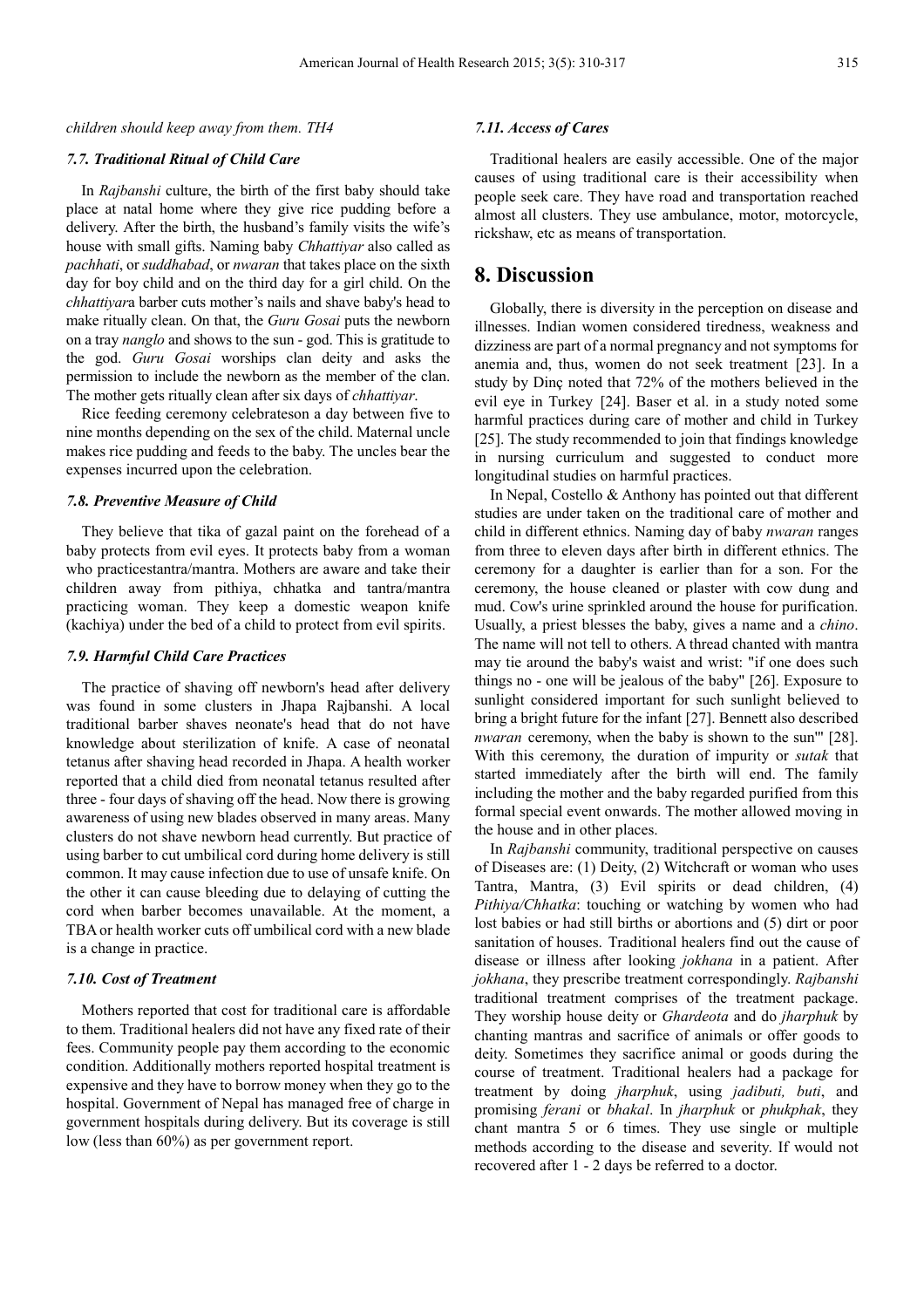Culturally there are a number of good practices found in caring of a pregnant and delivered woman who has a child. Mothers are encouraged to breast feeding to the child and give nutritious food to lactating woman. Care and support by husband, mother in law and other family make delivery safely. Many newborn care practices are typical and neonatal friendly. On the other side son, preference culture and practice has guided to have more childbirth until a son birth. So, multiple pregnancies may lead maternal morbidity and mortality due to possible complications. Caring mother and child are good when boy born. Such kind of gender discrimination creates an environment for maternal and child mortality.

Now public health infrastructure and private health facility are strengthening in the *Rajbanshi* community. Harmful practices are now discouraged. Newborn shaving of head now discouraged. Cutting of umbilical cord by a barber was not compulsory if not available. Now health workers or trained TBA can cut the umbilical cord of a newborn during delivery. It was possible due to availability of health workers, health facility, and transportation. The number of neonatal or maternal deaths due to bleeding caused by delay in cutting the umbilical cord is now rare which was common before. In the modern medical system and social realities, issues of socioeconomic class, gender, ethnicity, and occupation often play role in the context. Epidemiological distribution of disease is not fair from one social group to another. Generally, very poor, labor, rural and traditional practicing people have higher rates of illness and mortality than general in *Rajbanshi* community.

### **9. Limitation of the Study**

Rajbanshi by literally includes various types of communities. They have largely cultural variation from place to place in Nepal. The scope of study includes communities living in Morang, Jhapa and Sunsari districts who are Hindu by culture.

# **10. Conclusion**

*Rajbanshi* community in Nepal has native cultural practice in caring mother and child during pregnancy, delivery and postnatal period. During which they follow the ritual and use traditional healers *Guru Gosai, Gosai, Ojha* and *Dhami*. *Guru Gosais* are essential in birth, marriage and death rituals also. Hence traditional practices are deeply rooted. In traditional health care they do preventive and curative care. They believe that deities, witchcraft, evil spirit, *pithiya/chhatka* and poor sanitation are causes of diseases. They diagnose a disease by looking *jokhana.* They treat patients by *jharphuk, jadibuti, buti* and *ferani*. They experience maternal and child mortality became low due to good access of health care services provided by public and private sectors.

The stigma on *pithiya* and *chhatka* women is serious. The cutting off an umbilical cord by a barber and shaving off the head of the newborn are harmful practices although it is decreasing. Reestablishment of the *pithiya* and *chhatka* women in the community by awareness is urgent. Training is necessary for barbers on sterile techniques to cut an umbilical cord and to shave off a newborn's head.

# **Definitions of Key Words**

Aalibarne: Prevention for safe delivery Bhakal: Promise something with deity Buti: Traditional medicine to wear Chhatiyar: Sixth day after delivery or naming of baby Chhatka: woman who had abortion Chino: Gift Deota: Deity Dhami: Traditional healer Dhaiaama: Traditional birth attendant FCHV: Female Community Health Volunteer Ferani: Promise something with deity Gazal: A black paint made from smoke Ghardeota: House god Gosai: Traditional healer Grahabigriyo: Misfortune Guitha: Domestic firewood made from cow dung. Guru Gosai: Traditional healer Jadibuti: Traditional medicine to take Jharphuk: Traditional treatment Jokhana: Traditional diagnostic method Mantra: A word or formula sung as an incantation Nanglo: Domestic tray made from bamboo Nwaran: Naming of baby ceromony Ojha: Traditional healer Pachhati: Naming of baby. Phukphak: Traditional treatment Pina: Mustard seed residue apart from oil Pithiya: woman who lost baby or stillbirth Sudeni: Traditional birth attendant Puwati: Delivered woman Tantra: A Hindu or Buddhist mystical or magical text Sindoor: Vermillion TBA: Traditional birth attendant Tika: A mark on forehead Tulasi: Basil plant

# **Authors' Contributions**

Nawa Raj Subbaas a researcher conceptualized and conducted the study under the guidance of Prof. Shishir Subba and Prof. Shanta Niraula. Researcher analyzed the data, interpreted them and wrote the article based on the findings. The article has incorporated feedback given by the research guides.

# **Authors' Information**

Nawa Raj Subba has Doctor of Philosophy in Health Psychology from Tribhuvan University. He worked more than three decades in the field of public health in Nepal. He is now independent researcher and consultant in different institutions and universities.